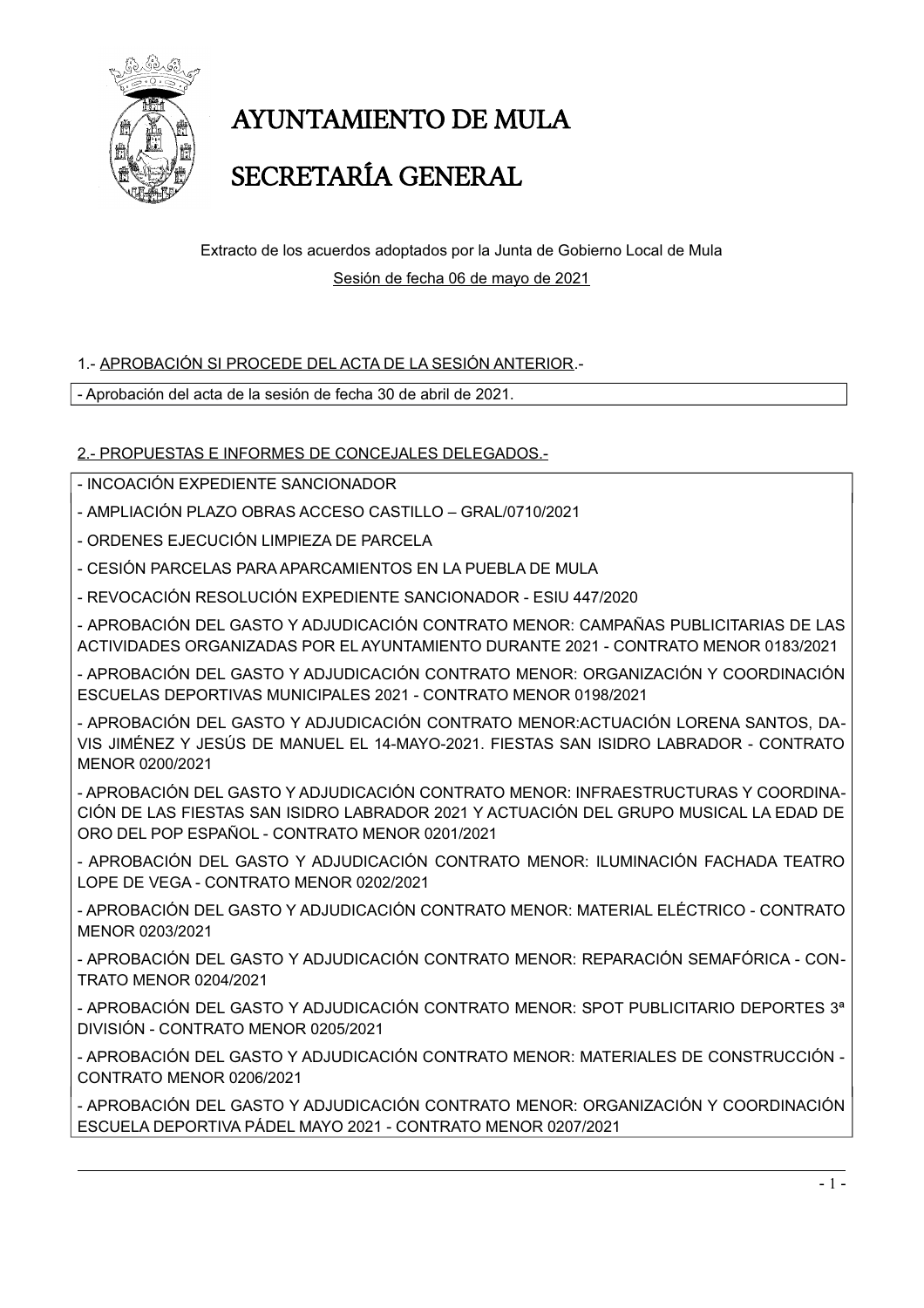

# **AYUNTAMIENTO DE MULA**

### SECRETARÍA GENERAL

- APROBACIÓN DEL GASTO Y ADJUDICACIÓN CONTRATO MENOR: SERVICIOS CAMIÓN AUTOCARGAN-TE, GRÚA, MÁQUINAS Y CONTENEDORES - CONTRATO MENOR 0208/2021

- APROBACIÓN DEL GASTO Y ADJUDICACIÓN CONTRATO MENOR: DETERGENTE Y DESENGRASANTE PARA CONTENEDORES RSU - CONTRATO MENOR 0209/2021

- APROBACIÓN DEL GASTO Y ADJUDICACIÓN CONTRATO MENOR: RENOVACIÓN C.A.P. CONDUCTORES DEL SERVICIO RECOGIDA DE BASURA - CONTRATO MENOR 0210/2021

- APROBACIÓN DEL GASTO Y ADJUDICACIÓN CONTRATO MENOR: PUBLICIDAD Y PROPAGANDA EN LA RETRANSMISIÓN EN STREAMING DE LOS ENCUENTROS DE PLAYOFF DE TERCERA DIVISIÓN - CON-**TRATO MENOR 0211/2021** 

- APROBACIÓN DEL GASTO Y ADJUDICACIÓN CONTRATO MENOR: ILUMINACIÓN FACHADA AYUNTA-MIENTO DÍA 9 DE MAYO - DÍA DE EUROPA - CONTRATO MENOR 0218/2021

- CONTRATO PARA LA ADQUISICIÓN, MEDIANTE MODALIDAD DE RENTING, DE UN VEHÍCULO PARA EL SERVICIO DE POLICÍA LOCAL DEL AYUNTAMIENTO DE MULA

- CONTRATO DEL SERVICIO DE CARGA. TRANSPORTE Y VERTIDO DE RESIDUOS VEGETALES DEPOSI-TADOS EN ECOPARQUE MUNICIPAL DE MULA

- CONTRATO SERVICIO DE CARGA, TRANSPORTE Y VERTIDO DE ESCOMBROS DEPOSITADOS EN ECOPARQUE MUNICIPAL DE MULA

### 3.- PROPOSICIONES DE GASTOS, PAGOS Y CUENTAS.-

- CAJA FIJA DE ALCALDÍA - GRAL/0809/2021

- CAJA FIJA DE MANTENIMIENTO 1/2021

- PADRÓN MERCADO SEMANAL, 2º TRIMESTRE-2021 - EXPTE.: GRAL/0839/2021

- SERVICIOS EXTRAORDINARIOS

- AYUDAS SOCIALES A EMPLEADOS MUNICIPALES

- RELACIÓN DE FACTURAS 2021.2.0000062R

- COMPLEMENTO DE PRODUCTIVIDAD A TRABAJADOR POR ESPECIAL DEDICACIÓN EN EL DESEMPE-ÑO DE SUS FUNCIONES.

- PRECIO ENTRADAS CONCIERTOS SAN ISIDRO 2021 - 14 Y 15 DE MAYO

#### 4.- SOLICITUDES E INSTANCIAS DIVERSAS.-

- ALTA EN EL SERVICIO DE TELEASISTENCIA

- BAJA EN EL SERVICIO DE TELEASISTENCIA

 $* * *$ 

En Mula a 13 de mayo de 2021